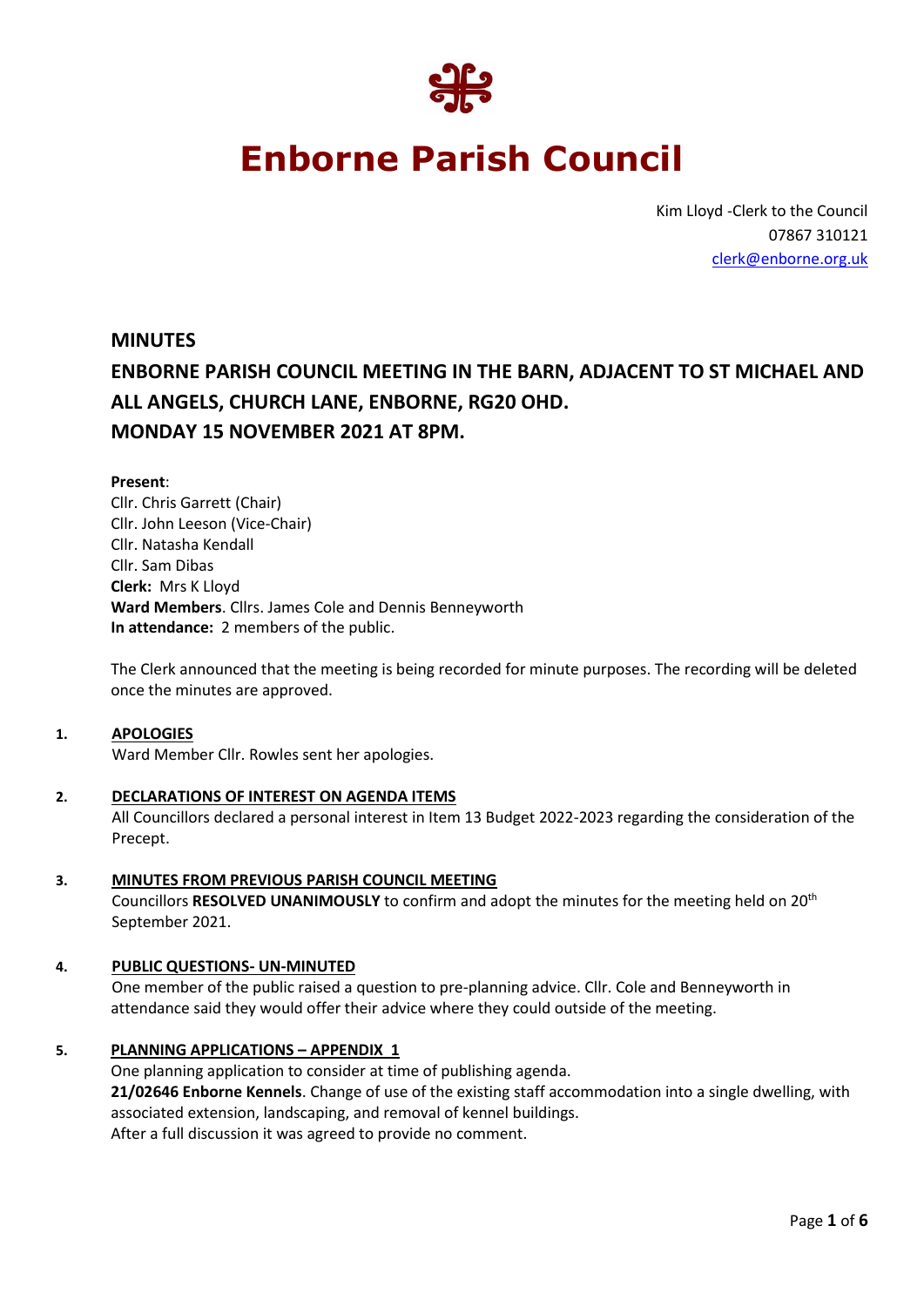### **6. WEST BERKSHIRE LOCAL PLAN**

Cllr. Garrett proposed to contact WBC to discuss the concerns over protecting the Enborne Valley from over development and to emphasise the importance of the river and the landscape character of the area. East Woodhay and Highclere Parish Councils have been involved in conversations with Enborne Councillors regarding the Watermill Bridge development who also share EPC's concerns. Cllr. Garrett suggested he would try to have a meeting with WBC to oppose the Watermill Bridge development even though this planning application will fall under the Hampshire border. **ACTION: Clir. Garrett** 

### **7. GATE TO ENBORNE SCHOOL PLAYING FIELD**

Cllr. Benneyworth provided an update that the planning application was submitted the beginning of October but was incomplete and there were some actions to carry out before it could be validated.

### **8. WEBSITE**

The Clerk reported she had spoken to Vision ICT the website provider, regarding the invoice. It was agreed to remove the backup item from the invoice. The Clerk said everything that is added to the website is backed up to the external hard drive and the Cloud and saw no reason to pay for additional data backups. The Clerk previously asked the Councillors if they used their parish council email accounts, Cllr. Kendall confirmed that she does not use it, it was agreed to remove Cllr. Kendall email account reducing the invoice further. The revised invoice was reduced to £197 opposed to £353 excluding VAT.

Cllr. Leeson suggested perhaps sometime in the future to have a separate website for the Solar Farm.

### **9. FINANCE**

Members **RESOLVED UNANIMOUSLY** to confirm the payments as shown in Appendix 1. The Cashflow was noted.

| Expenditure brought forward 21-22<br>£7,398.41                          |                            |                              |        |            |
|-------------------------------------------------------------------------|----------------------------|------------------------------|--------|------------|
| <b>Payments</b>                                                         |                            |                              |        |            |
| Cheque Payee<br><b>No</b>                                               |                            | <b>Description</b>           |        | Amount     |
| <b>BACS</b>                                                             | WBC Foodbank *             | Donation                     | £      | 225.00     |
| <b>BACS</b>                                                             | Fairclose Centre *         | Donation                     | £      | 225.00     |
| <b>BACS</b>                                                             | <b>WBC Library</b>         | Donation                     | £      | 250.00     |
| <b>BACS</b>                                                             | <b>Wash Common Library</b> | Donation                     | £      | 250.00     |
| <b>BACS</b>                                                             | Citizens Advice Bureau     | Donation                     | £      | 200.00     |
| <b>BACS</b>                                                             | <b>Enborne PCC</b>         | Donation                     | £      | 750.00     |
| <b>BACS</b>                                                             | <b>Enborne PCC</b>         | <b>Hall Hire</b>             | £      | 250.00     |
| <b>BACS</b>                                                             | Kim Lloyd <sup>*</sup>     | October Salary               |        |            |
| <b>BACS</b>                                                             | <b>Kim Lloyd</b>           | November Salary              |        |            |
| <b>BACS</b>                                                             | <b>Kim Lloyd</b>           | <b>Clerk Annual Expenses</b> | £      | 312.00     |
| <b>BACS</b>                                                             | <b>Kim Lloyd</b>           | Postage - 2nd class stamps   | £      | 7.92       |
| <b>SO</b>                                                               | Newbury Storage *          | Storage - September          | £      | 74.32      |
| SΟ                                                                      | Newbury Storage *          | Storage - October            | £      | 74.32      |
| <b>SO</b>                                                               | Newbury Storage *          | Storage - November           | £      | 74.32      |
| <b>BACS</b>                                                             | Stephens Scown LLP *       | Poors Invoice 159062         | £      | 367.20     |
| <b>BACS</b>                                                             | SLCC.                      | Subscription to membership   | £      | 112.00     |
| <b>BACS</b>                                                             | <b>Vision ICT</b>          | <b>Website Hosting</b>       | £      | 236.40     |
| $* = PAID$                                                              |                            |                              |        |            |
|                                                                         |                            |                              | £      | 4.258.96   |
|                                                                         |                            |                              |        |            |
| <b>Receipts</b>                                                         |                            |                              |        |            |
| <b>BACS</b>                                                             | <b>WBDC</b>                | 2nd payment of precept       | £      | 8.750.00   |
| <b>BACS</b>                                                             | <b>HMRC</b>                | VAT Refund - 2020-2021       | £      | 327.08     |
| <b>BACS</b>                                                             | Poors Allotment Charity    | Refund                       | £      | 448.80     |
| <b>Total Receipts</b>                                                   |                            |                              | £      | 9,525.88   |
|                                                                         |                            | <b>Financial Position</b>    |        |            |
|                                                                         |                            |                              |        |            |
| Balance carried forward 31/03/21                                        |                            |                              | £<br>£ | 88,451.34  |
| Income for year 21-22 to date.                                          |                            |                              |        | 22,501.66  |
| Less payments for year 21-22 to date<br><b>Total including Reserves</b> |                            |                              | £      | £11,657.37 |
|                                                                         |                            |                              |        | 99.295.63  |
|                                                                         |                            |                              |        |            |

### **Statement of Accounts Accounts for Payment 15 November 2021**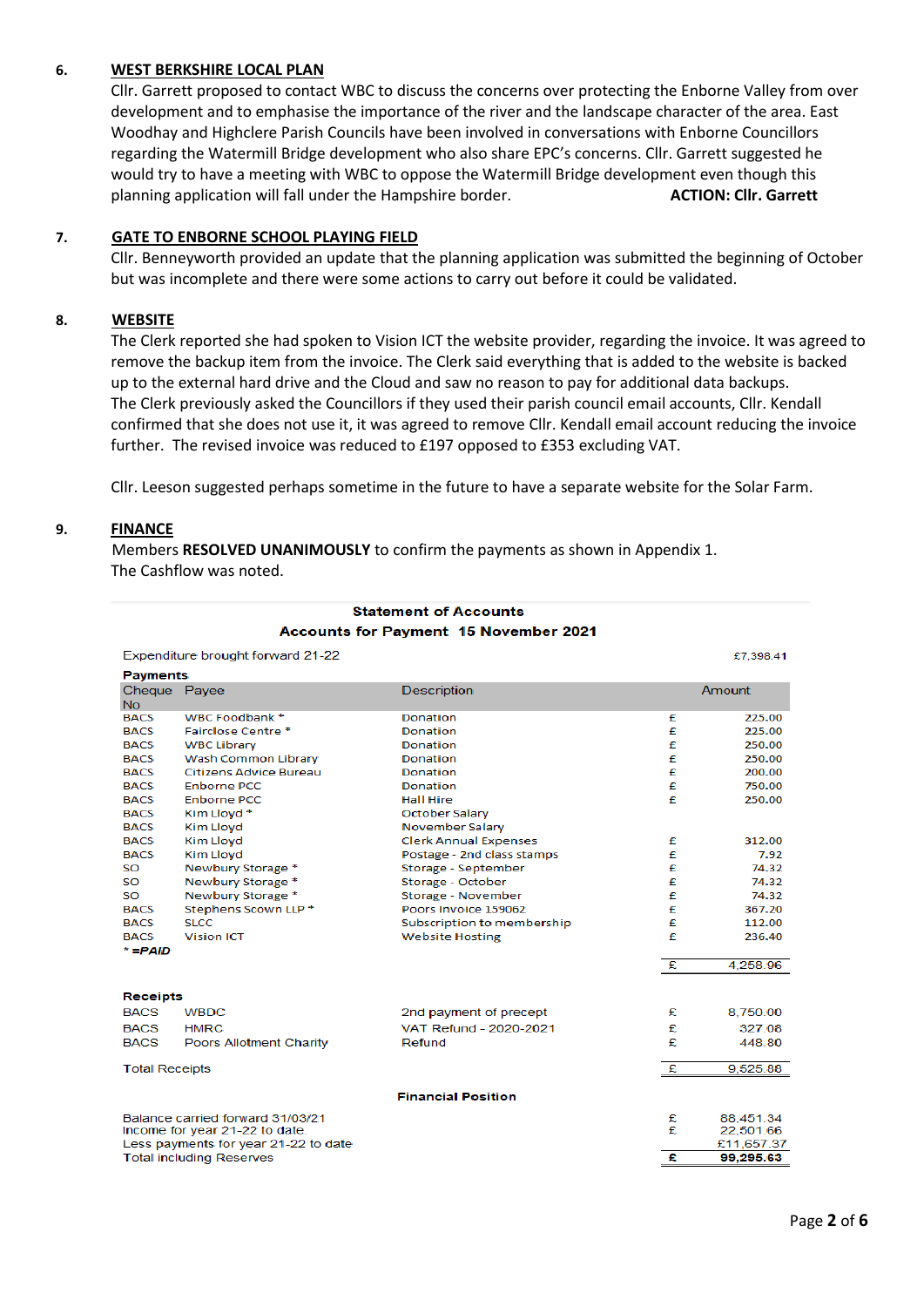The Chairman proposed to move Item 12 and 13 forward on the agenda to allow the ward members to answer any questions the Parish Councillors may have, all agreed.

#### **10. CLERK REPORT & CORRESPONDENCE**

**4/10 Email**- The next Newbury Southwest Community Forum meeting via Zoom will be on Tuesday 30 November 2021 starting at 7.00 pm.

**15/10 Email** -Invitation to join us for a West Berkshire Community Climate Forum - Wednesday 24th November 12.30pm.

**27/10 Email** from a resident regarding an Enforcement (Case Reference: 21/00531/15UNAU) Church Lane, Crockham Heath. WBC Enforcement was carried out and then reported that no further action was to be taken.

**01/11 Email** - Invitation to attend Connecting Communities in Berkshire's AGM, 11th November 2021 followed by training webinar on how to create Low Carbon Village Halls & Community Buildings in Berkshire.

The Clerk asked Councillors if the Western Vehicle Activated Sign (VAS) in Washwater is repaired yet? Cllr. Leeson will let the Clerk know. **ACTION: Cllr. Leeson**

The Clerk reported that Simon Claybourn from **BBOWT (Berkshire, Buckinghamshire, Oxfordshire Wildlife Trust)** will come to the January meeting to provide a talk on the **Wild Verges Project.**

### **11. COUNCILLORS - ANY FURTHER REPORTS/QUESTIONS**

Regarding the circus site on Wheatlands Lane. Cllr. Garrett reported that WBC Enforcement had been contacted but heard nothing to date. Cllr. Benneyworth said he would follow this up with Enforcement.

Cllr. Kendall asked if the Woodpecker Pub is in the Enborne boundary because of the number of signs on display. Unfortunately, it is not in the Enborne Parish.

Cllr. Cole said he is writing a paper on speeding and will circulate this once done.

*Cllrs. Cole and Benneyworth left the meeting.* 

### **STAFFING COMMITTEE**

**12.**

It was agreed to formulate a staffing committee to carry out the Clerks Annual Appraisal and considerations to the Clerks Salary increases. Cllr. Kendall agreed to take the lead with Cllrs. Garrett and Leeson. All three councillors signed the staffing committee form. A date will be set for the Clerks appraisal, thoughts were to hold this in the Falklands Cricket Club. **ACTION: Cllrs. Kendall/Garrett/Leeson/Clerk.**

#### **13. BUDGET 2022-2023**

The Clerk had emailed the Budget, Cashflow and a Report to all Councillors before the meeting for review. Each budget item was considered. See full report shown under Appendix 2.

Considerations were discussed to have a nil or very low precept for 2022-2023 to help reduce the reserves. The Precept will be an agenda item for further consideration in the January's PC meeting. The deadline for precept requests is 31/01/2022. The Clerk will make enquires to check there are no unknown implications to not requesting a precept for one year only. **ACTION: ACTION: ACTION: ACTION: ACTION: ACTION: ACTION: ACTION: ACTION: ACTION: ACTION: ACTION: ACTION: ACTION: ACTION: ACTION: ACTION: ACTION: Clerk**

The **Wildflower Initiative** was also discussed. Cllr. Dibas said he would be happy to take the lead on this item. No budget was set for 2022-23 but the Parish Council had budgeted £400 for the previous two years and not spent the funds. £800 was then agreed to be moved to the allocated reserves for the wildflower initiative.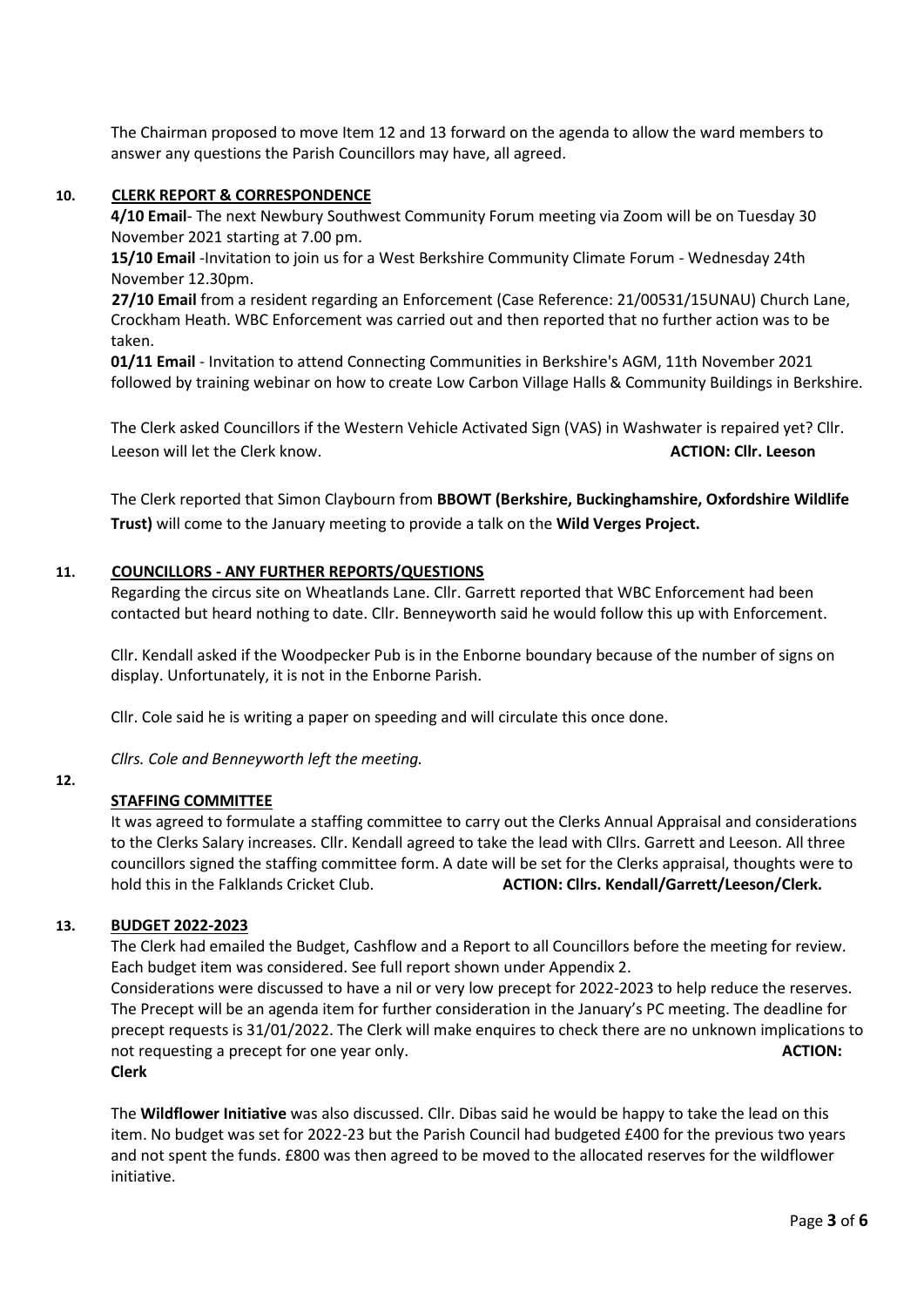The item, **Barn Footpath Repair and Churchyard Bench** was moved from the annual running budget to the allocated reserves. Cllrs. Leeson and Garrett had reported the quote for the footpath repair was around £4,500.

Cllr. Garrett reported that the Falklands Cricket Club had applied to WBC regarding the **Electric Car Charger**, stating they would be getting a donation of £5,000 towards it.

The reserves for **Washwater New Footpath** were discussed, it was agreed to leave £10,000 in the allocated reserves to investigate towards a new footpath from Enborne Parish to Newbury. This proposed footpath crosses over to Newbury Town Council (NTC), and funds would also need to be contributed from NTC. This is an ongoing project.

**Safety Measures in the School** - A planning application for a new playing field gate at Enborne School to address the safety issues when school children cross the road had been submitted. It was considered to keep the fund of £5,000 in reserves to help fund towards the road safety outside the School.

The solar farm reserve was set at £55,000.

### **14. DATE OF NEXT MEETING**

The date of the next Parish Council meeting is on Monday 24<sup>th</sup> January 2021 in the Falkland Cricket Club's Community Room.

### **APPENDIX 1**

### **Planning Applications, Appeals and Enforcement Notices** for consideration at the Parish Council November 2021

Planning applications can be viewed by members of the public on the West Berkshire Council's website

West Berkshire Planning Applications On Line Simple Search Link

### Planning applications for consideration at meeting

| Reference | Type          | Location                                  | <b>Description</b>                                                                                                                                       | <b>Observations</b> |
|-----------|---------------|-------------------------------------------|----------------------------------------------------------------------------------------------------------------------------------------------------------|---------------------|
| 21/02646  | <b>FULMAJ</b> | Enborne Kennels, Enborne<br><b>Street</b> | Change of use of the existing staff accommodation into a<br>single dwelling, with associated extension, landscaping,<br>and removal of kennel buildings. | No Comment          |

#### West Berkshire Council Planning Application Decisions and Planning Inspectorate Appeal Decisions

| Reference | Type         | Location                                           | <b>Description</b>                                                               | <b>Decision</b> |
|-----------|--------------|----------------------------------------------------|----------------------------------------------------------------------------------|-----------------|
| 21/02308  | <b>CERTP</b> | 3 Skinners Green Cottages<br><b>Skinners Green</b> | [3] Skinners Green Cottages Skinners Green Box dormer to<br>rear of the property | <b>LAWFUL</b>   |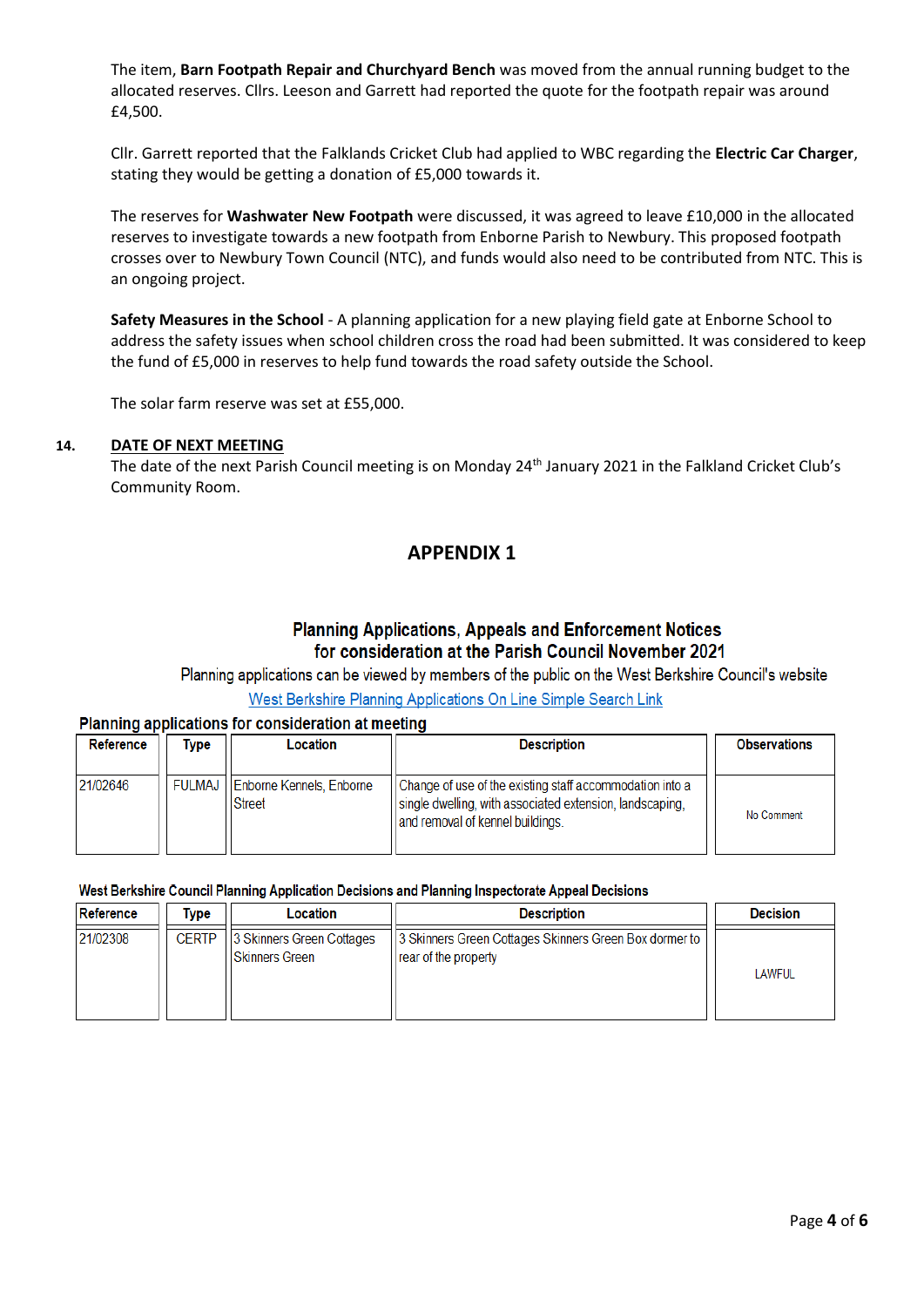| updated 15 November 2021           |   | <b>BUDGET</b> |
|------------------------------------|---|---------------|
|                                    |   | 2022/23       |
| <b>EXPENDITURE</b>                 |   |               |
| Annual audit                       |   | 260           |
| <b>Bank Charges</b>                |   | 72            |
| Clerk expenses                     |   | 312           |
| Clerk training                     |   | 80            |
| Clerk travel expenses              |   | o             |
| Clerks salary                      |   |               |
| <b>Councillor expenses</b>         |   | 150           |
| <b>Councillor training</b>         |   | 250           |
| <b>Data Protection</b>             |   | 35            |
| <b>Donations</b>                   |   | 1150          |
| <b>Election Costs</b>              |   | 1500          |
| Grass cutting - Churchyard         |   | 750           |
| <b>Carbon Reduction Initiative</b> |   | ο             |
| <b>Hall hire</b>                   |   | 250           |
| insurance                          |   | 600           |
| Newbury Self Storage               |   | 900           |
| Postage                            |   | 15            |
| Stationery                         |   | 50            |
| Subscriptions                      |   | 300           |
| <b>Village Maintenance</b>         |   | o             |
| <b>ZOOM License</b>                |   | 150           |
| website expenses                   |   | 200           |
| <b>TOTAL EXPENDITURE</b>           | £ | 13,401.28     |
|                                    |   |               |

### **Appendix 2.**

### **ENBORNE PARISH COUNCIL BUDGET 2022-2023**

### **BUDGET REPORT 2022-2023**

**Audit** – internal auditor £50. Cllr Garrett previously proposed asking for an external audit next year, £260 Set. **Bank Charges** £6 per month - £72 set.

**Clerk Expenses** – HMRC Tax allowance is £6 per week - £312 set.

**Clerk Training** – remainder to pay for Clerks CiLCA course next year- £80 set.

**Clerk Travelling expense** – Clerk does not claim.

**Cllr. Expenses** – This is for printing, postage, milage, parking tickets, telephone calls. £150 set, but the Cllrs tend not to claim for anything.

**Cllr. Training**. £35-40 per training session. Set at £250 set.

**Data Protection** - £35 is for annual registration at ISO.

**Donations** – £250 to Newbury Library / £250 to Wash Common Library /£225 to the Newbury Food Bank /£225 to Fairclose Centre / £200 to Citizen Advice Bureau – Total set £1,150

**Election Costs** - £1,500 estimated cost if a by-election was requested.

**Churchyard Grass Cutting** – £750 set.

**Carbon Reduction Initiative** – this was asked to remain in the budget, but no proposals or costs considered.

**Hall Hire** - £250 is set towards the Barn hire for meetings.

**Insurance** - £600 set.

**Newbury Self Storage** – 74.32 per Month. £900 set.

**Postage** – set at £15